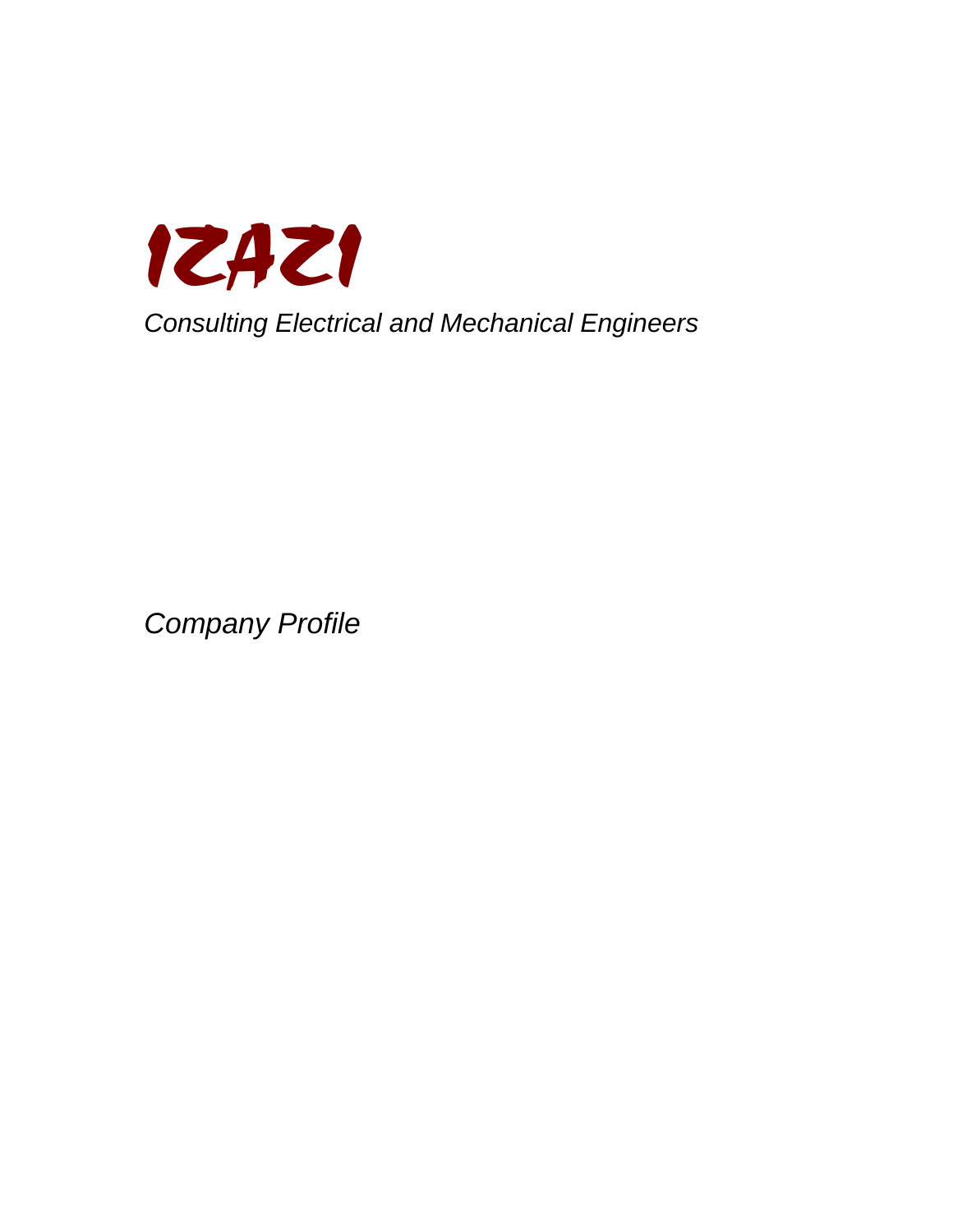

### **Consulting Electrical and Mechanical Engineers**

**Introduction** Izazi is a consulting engineering firm offering services in mechanical, electrical and wet services engineering disciplines. It conducts its business ideally on a partnership basis with its clients, based on mutual trust, respect and honesty. It is committed to use all its resources to deliver an excellent service.

The company is based in Randburg, Gauteng.

- **Objectives** To provide its Clients with a cost-effective, quality and on-time service by:
	- Delivering relevant technically advanced and economically viable solutions for their Clients' evolving developmental needs.
	- Continuously improving their resources and design processes so that they are up-to-date with the fast changing world of technology.
	- Nurturing and developing their employees through training and development programmes that will contribute positively to their personal advancement, the engineering profession, and society as a whole.
	- Forming joint ventures and pledging unity of service with other professional firms where called for in best interest of their clients.
- **Ownership** The Company is owned by two directors: Stanley Salida, who heads the electrical engineering section of the practice, as well as Trinesh Chanka, who heads the mechanical engineering section. Each director holds 50% of the issued shares. Trinesh is registered as a Professional Engineer, and Stanley is registered as a Professional Technologist. Both are actively involved in the day to day operation of the practice.
- **BBBEE** As a product of black economic empowerment itself, Izazi has adopted a policy of employing previously disadvantaged individuals and developing their careers and abilities with assistance from experienced PDI and non-PDI staff. This strategy is adopted to meet the company's very strong commitment to the maintenance of high professional standards.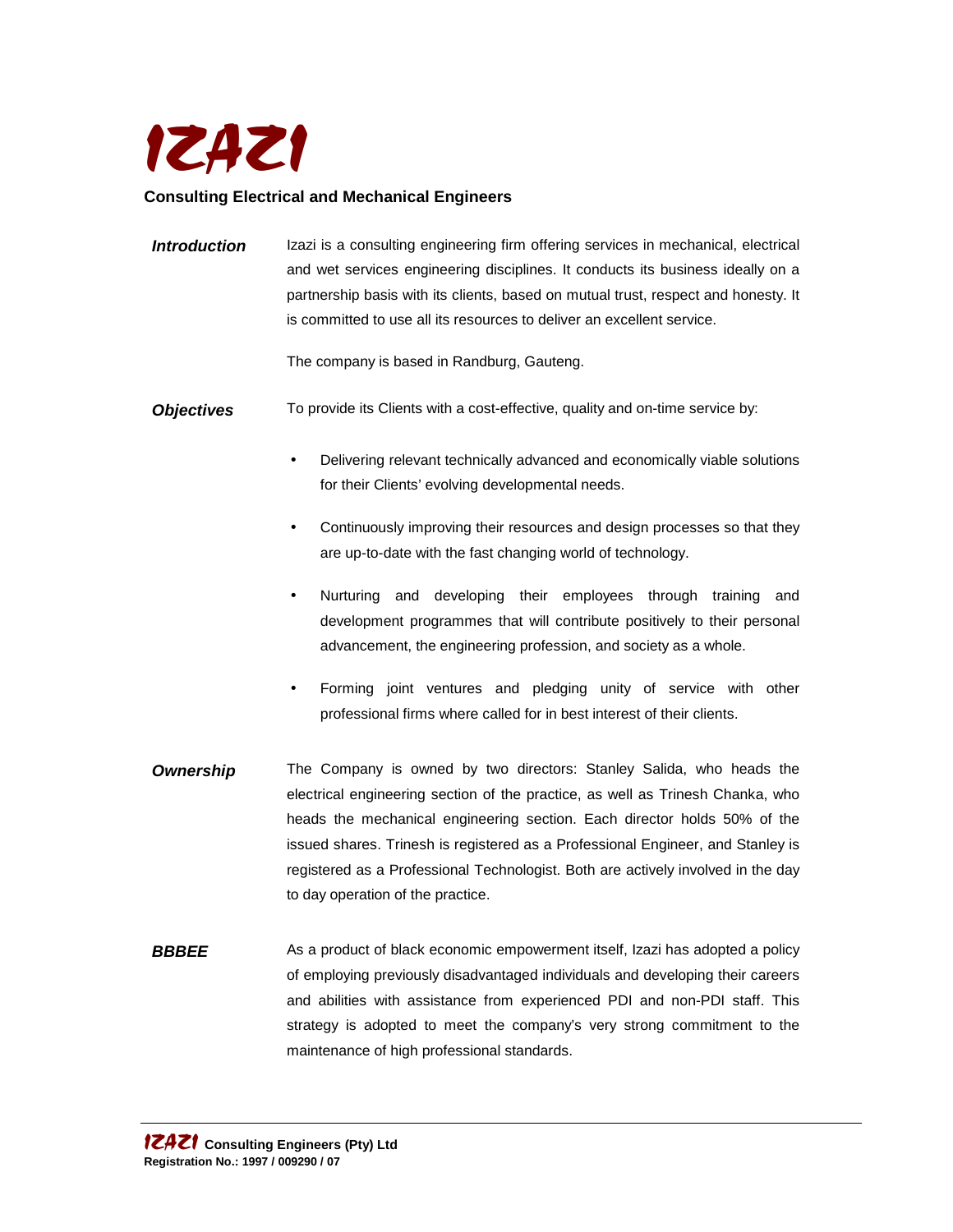Izazi has maintained its Level 2 BBBEE Contributor rating, as verified again in February 2014. The Company is also noted as a Value Adding Enterprise with a Procurement Recognition Level of 125% with 100% Black Ownership.

- **Mission** The mission of Izazi is clear-cut, and its standards are high. It has prepared itself for work that is challenging, demanding, and as diverse as the multifaceted environment of Africa. In the execution thereof, its mission is to develop the vast talent available amongst the previously disadvantaged members of the population.
- **Ability** Izazi was established in May 1997, and its ability to meet Client's requirements over a wide spectrum of services is assured through the staff it employs. The firm has already built up an impressive track record in a relatively short period of time.

Izazi has been a member of Consulting Engineers South Africa (CESA), formerly known as the South African Association of Consulting Engineers, since 2004 and current members of the South African Federation of Hospital Engineering (SAFHE) and Green Building Council of South Africa (GBCSA).

- **Services** The offices of Izazi are well equipped and their technical and administrative staff give them a competitive edge and enables them to provide a spectrum of services which includes:
	- Investigations into requirements
	- Feasibility studies
	- Community liaison
	- Technical reports
	- **Design**
	- Tender documentation
	- Contract administration
	- Post completion engineering audits.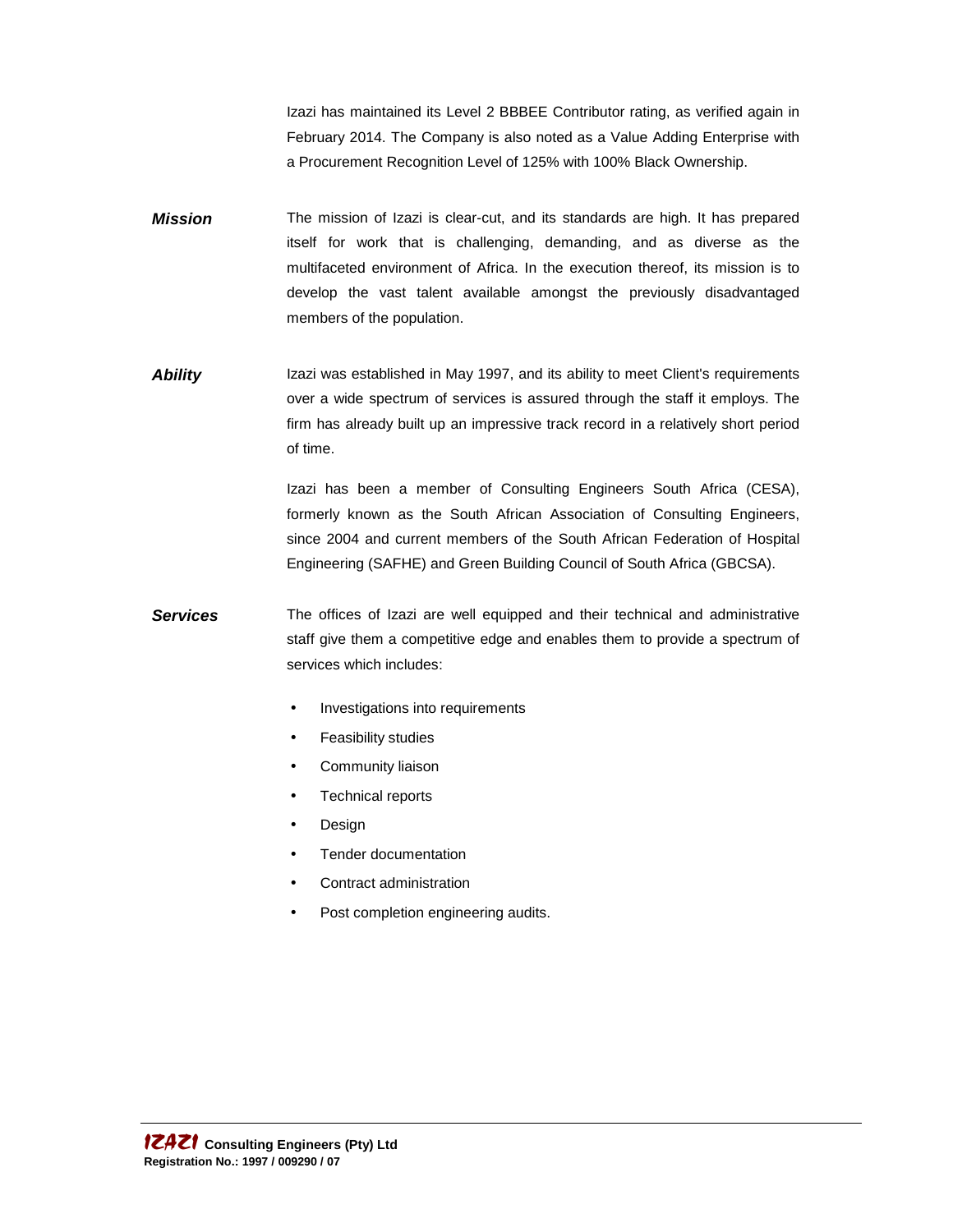**Izazi offers services in the following fields:**

**Fields of Operation** 

#### **ELECTRICAL SERVICES**

- □ Electrical reticulation and power distribution
- □ Outdoor area, sports field and roads lighting
- Power and lighting in institutional, commercial and industrial buildings
- □ Standby power and un-interruptible power supplies
- □ Vertical transportation (Lifts and escalators)
- Industrial electrical services
- □ Energy management services
- **Hospital services**
- □ Access control and security
- Intrusion detection
- **Q** Communication systems
- □ Facility condition audits and management of refurbishment programmes

#### **MECHANICAL SERVICES**

- Air conditioning, heating and ventilation (HVAC) installations
- □ Cold Room and Refrigeration Installations
- Internal drainage installations
- □ Domestic water installations
- Kitchen installations
- □ Laundry Installations
- □ Medical and liquid petroleum gas installations
- **Pumping plants**
- □ Hospital services
- □ Laboratory piping services
- □ Steam boiler and distribution installations
- □ Fire detection and protection services
- □ Building Management Systems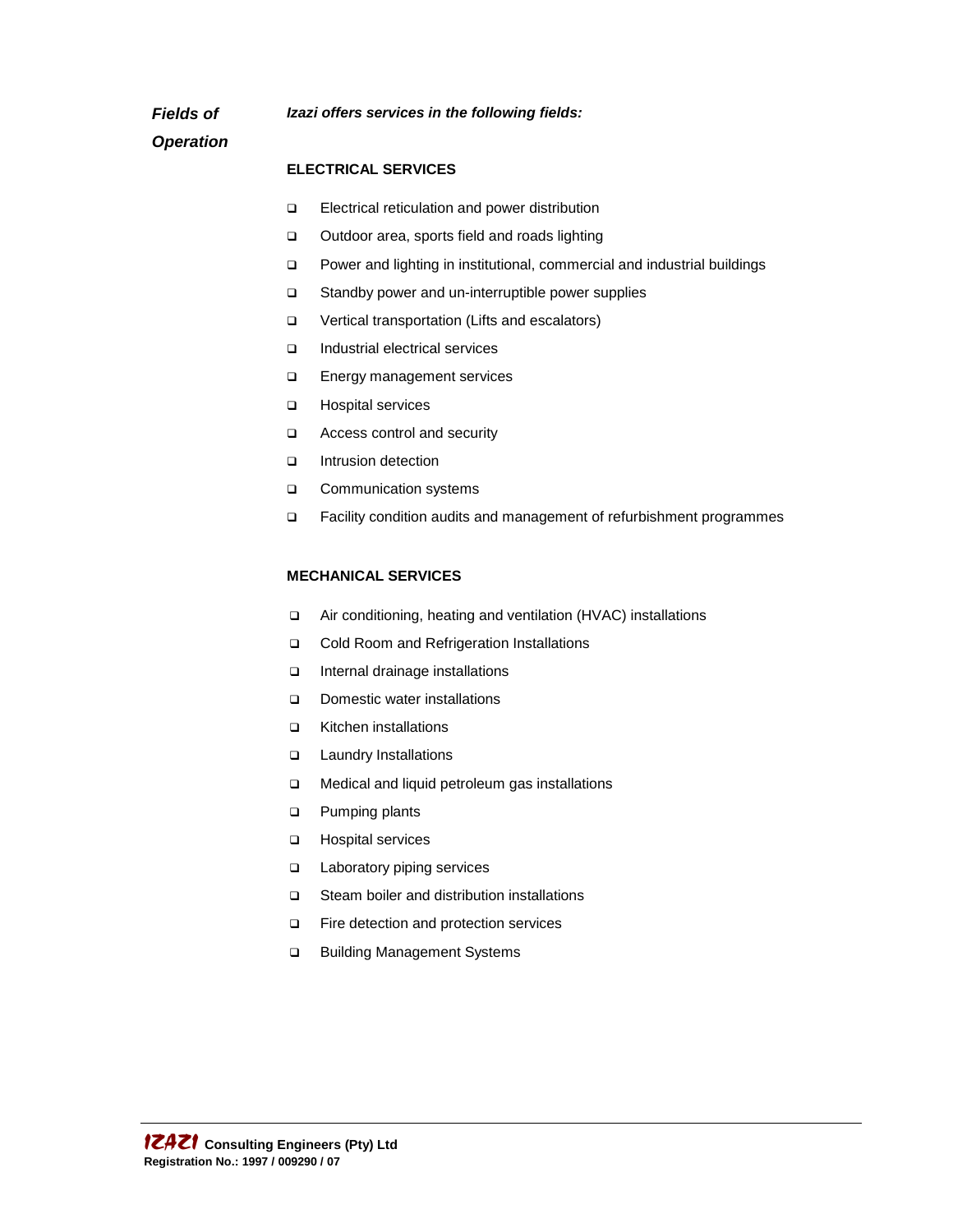### **Software Employed**

**The following specialist software packages are, amongst others, routinely used for design and drawing work:** 

- AutoCad and Microstation Computer Aided Drawing Packages
- Loadexs, Bsimac7 and Quick Building Heat Load Analysis and Air-conditioning Design **Software**
- FireWind Fire Engineering Software for Design of Smoke Ventilation Systems, Building Analyses in Respect of Fire Safety, Planning of Escape Routes, etc.
- Pipexs and Sprink Water Reticulation Design Packages for Domestic, Industrial, and Fire Protection Services
- ReticMaster Electrical Reticulation Analysis Software
- CART Electrical Reticulation Design Software
- Vdrop Voltage Drop Analysis Software
- RELUX Lighting Design Software
- REVIT MEP 3D Modelling Design Software, on which Izazi currently carries out the majority of piped services designs

# **Typical Projects**

A list of typical projects currently underway, or completed in the recent past, accompanies this submission as a separate document and Curriculum Vitae of key personnel are also available.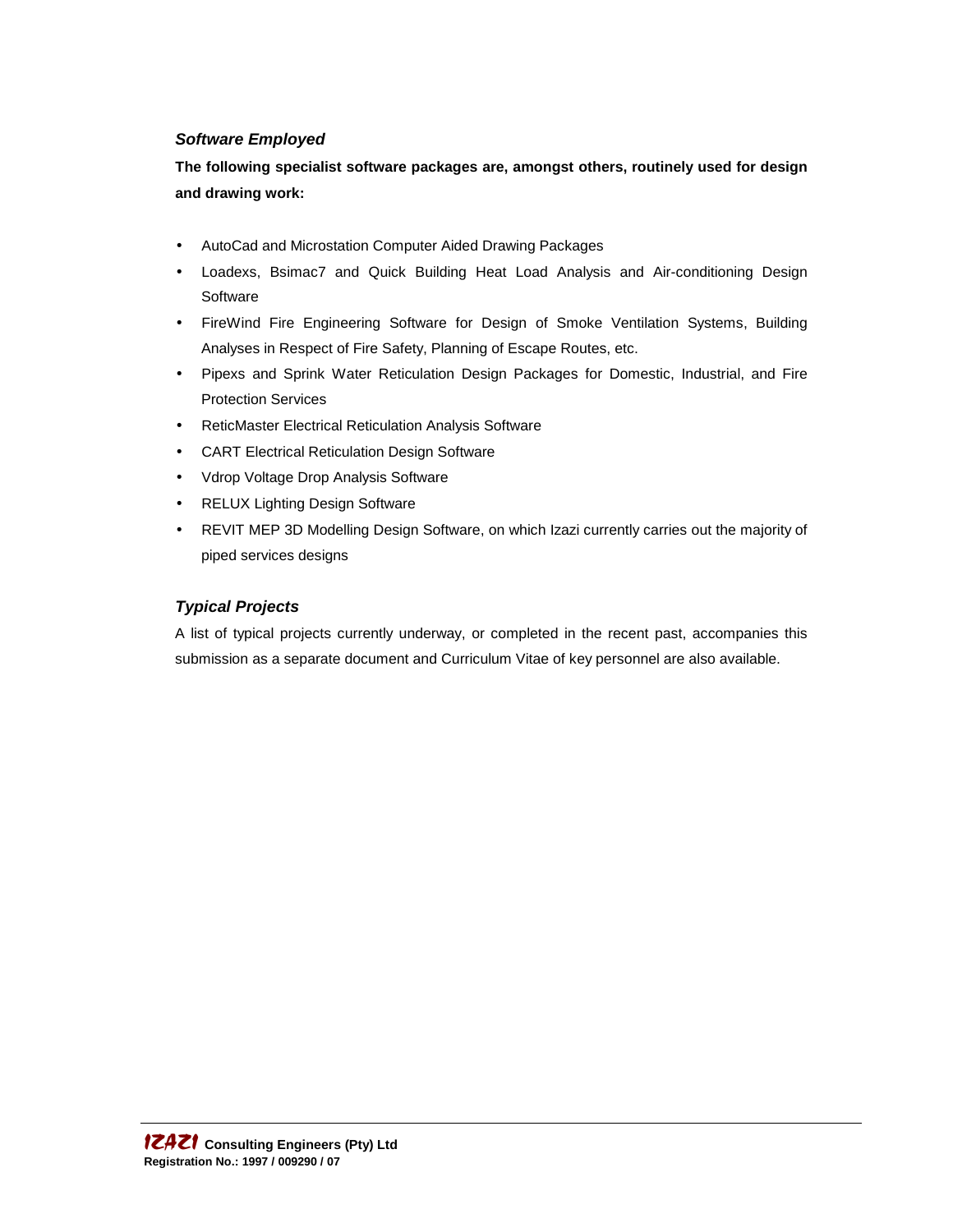# **References**

The following are references in respect of projects in which Izazi has been involved. Prospective clients are urged to contact these for first hand opinions of the company's ability.

| Name                 | <b>Position and Organisation</b>                                          | <b>Contact Number</b>        |
|----------------------|---------------------------------------------------------------------------|------------------------------|
| Saeed Sadzradeh      | Mpumalanga<br>Provincial<br>Project<br>Manager,<br>Government Dept. Works | 013 766 6840                 |
| Arnold Van Der Merwe | Chief M&E Engineer, Mpumalanga Provincial<br>Government Dept. Works       | 013 766 6875<br>082 608 2011 |
| Obed Madhzini        | Provincial<br>Manager,<br>Gauteng<br>Project<br>Government, Dept Works    | 011 355 2812                 |
| Albert De Bruin      | Project Manager, City Property                                            | 012 319 8735<br>082 494 6054 |
| Theuns Langenhoven   | General Manager, Netcare Properties                                       | 011 301 0242<br>082 574 5530 |
| Andre Carstens       | Development Manager, HealthPartners UK                                    | 082 820 7618                 |
| Candace van Zantwijk | Project Manager, Turner and Townsend for<br>University of Johannesburg    | 011 214 1400<br>082 552 1120 |